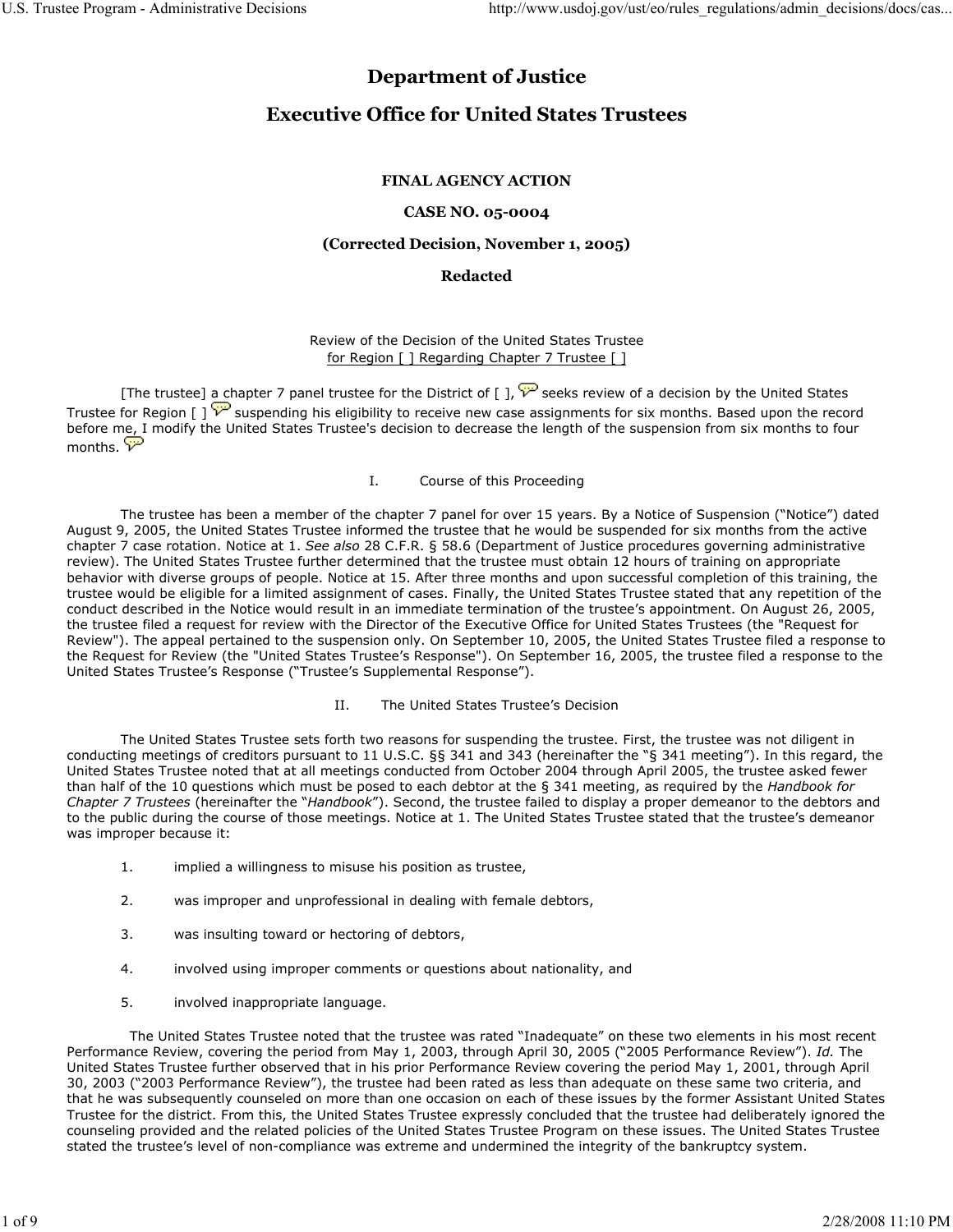#### III. Standard of Review

In conducting this review, the Director must consider two factors:

- 1. Did the United States Trustee's decision constitute an appropriate exercise of discretion; and
- 2. Was the United States Trustee's decision supported by the record?

See 28 C.F.R. § 58.6(i) (specifying the scope of the Director's review).

#### IV. Analysis

A. Duties of the United States Trustee and the Panel Trustee

 United States Trustees supervise chapter 7 panel trustees, 28 U.S.C. § 586(a)(1), and appoint them to individual chapter 7 cases. 11 U.S.C. § 701. The United States Trustees "carefully monitor the performance of panel members . . . in order to determine whether they should be continued in or removed from panel membership." H.R. Rep. No. 595, 95<sup>th</sup> Cong., 1<sup>st</sup> Sess. 102 (1977). "The United States trustee is permitted to conduct his own investigation . . . to exercise effective supervision and make effective evaluation of the performance of the private trustees on the panel." Id. at 110.

 Panel trustees are fiduciaries with wide-ranging responsibilities to effectuate the goals of the particular chapter under which a bankruptcy is filed. As fiduciaries, trustees are held to very high standards of conduct. See generally Woods v. City National Bank & Trust Co., 312 U.S. 262, 278 (1941); Mosser v. Darrow, 341 U.S. 267 (1951). See also Meinhard v. Salmon, 249 N.Y. 458, 464, 164 N.E. 545, 546 (1928) (Cardozo, C.J.).

 The goals of the United States Trustee Program include protecting the public interest by ensuring efficiency in the administration of cases and by protecting the integrity of the bankruptcy system. See United States Trustee Program Mission Statement. In striving to fulfill these goals, United States Trustees are entitled to expect, and indeed should demand, that the trustees under their supervision perform their duties at the high standards that are required of fiduciaries. In furtherance of these goals, United States Trustees and their staffs should notify trustees at the earliest opportunity of any inadequacies in their performance so that any such deficiencies can be resolved promptly.

 It is against these very high standards that the United States Trustee's decision to suspend the trustee's receipt of new cases for six months must be evaluated. The United States Trustee determined that the trustee's conduct was deficient in two areas. Further, [the United States Trustee] expressly determined that, in light of the prior notice and repeated counseling provided to the trustee on these two issues, his failure to cure these deficiencies was deliberate. The record is evaluated in light of each of these determinations.

B. Trustee's Performance in Conducting Meetings of Creditors

 Section 341(a) of the Bankruptcy Code requires the United States Trustee to preside at a meeting of creditors. 11 U.S.C. § 341(a). The § 341 meeting is the forum at which a debtor must appear and, under oath, answer questions regarding the assets and liabilities of the bankruptcy estate. The trustee presides over the § 341(a) meeting as the designee of the United States Trustee. The Handbook, at chapter 7, page 5 ("7-5") states that "[t]he trustee should examine the debtor to the extent appropriate to determine the existence of estate assets, transfers, exemptions, prior filings, possible fraud, abuse or other matters." The Handbook provides 10 questions, the essence of which must be posed to each debtor. Those 10 questions, some of which have been shortened for ease of reference, are:  $\widehat{\mathcal{V}}$ 

- 1. State your name and current address for the record.
- 2. Have you read the Bankruptcy Information Sheet provided by the United States Trustee?
- 3. Did you read and sign the petition, schedules, statements, and related documents you filed with the court?
- 4. Please provide your picture ID and Social Security number card for review.
- 5. Are you personally familiar with the information contained in the petition, schedules, statements, and related documents?
- 6. To the best of your knowledge, is the information contained in the petition, schedules, statements, and related documents true and correct?
- 7. Are there any errors or omissions to bring to my, or the court's, attention at this time?
- 8. Are all of your assets identified on the schedules?
- 9. Have you listed all of your creditors on the schedules?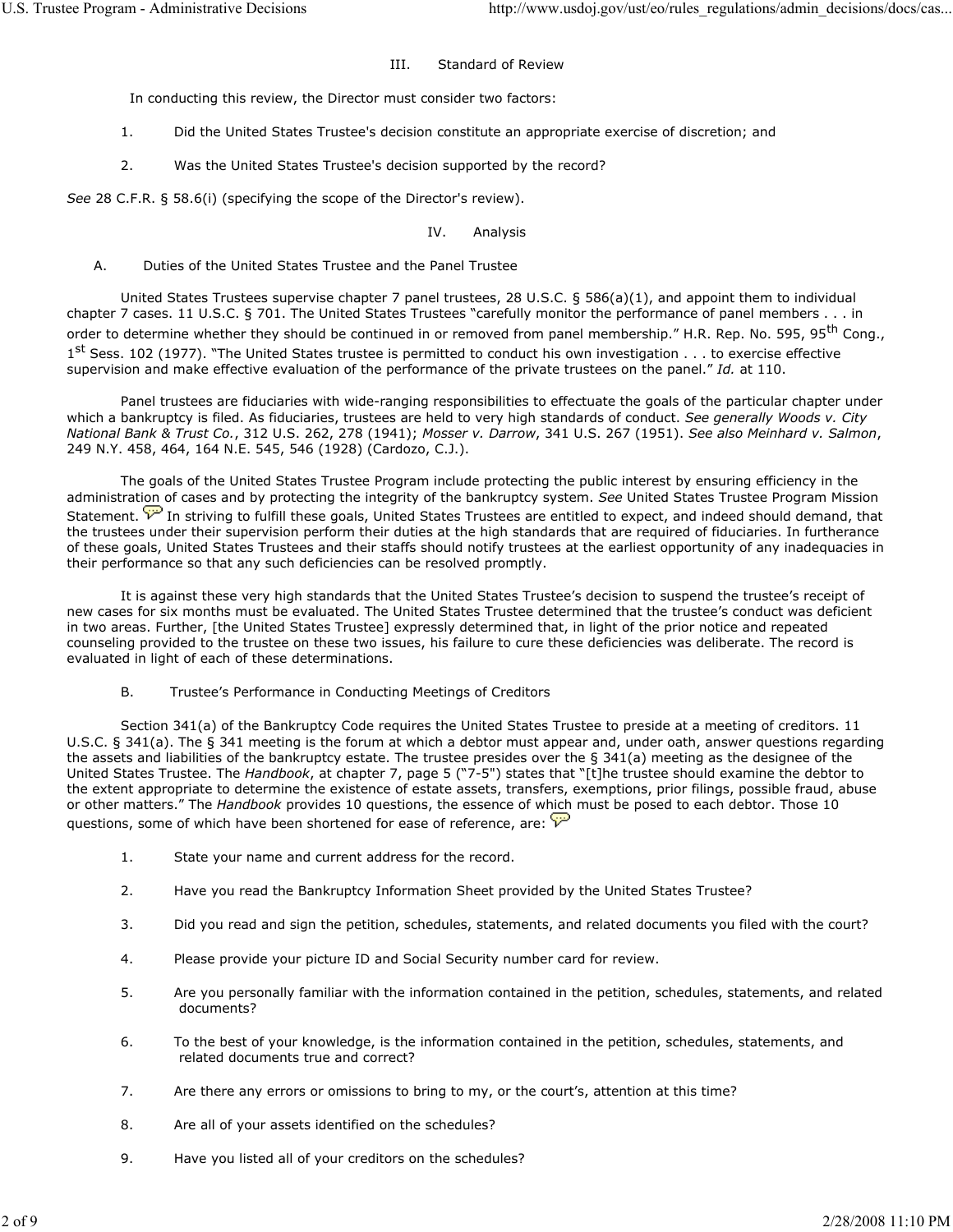### 10. Have you previously filed bankruptcy?

 The United States Trustee reviewed a sample of the trustee's § 341 meetings. The review concentrated on 182 meetings the trustee conducted on February 22, 2005; March 21, 2005, and April 18, 2005. From that review, the United States Trustee determined that the trustee never asked, or rarely asked, seven of the 10 required questions. Notice at 3. The mandatory questions which the United States Trustee determined the trustee did not regularly ask were questions 2, 3, 5, 6, 8, 9, and 10. Id. at 3. Further, the Notice listed 19 cases in which the trustee's questioning was so brief and cursory that it was of questionable value. Notice at 4. The United States Trustee concluded that ignoring more that half of the mandated questions was an extraordinary level of non-compliance with the instructions and policies of the United States Trustee. Id. The United States Trustee further concluded that the trustee's failure in this regard demonstrated a deliberate and unacceptable pattern of conduct that warranted his suspension pursuant to 28 C.F.R. § 58.6. Notice at 1 - 4.  $\overline{V}$ 

 The United States Trustee also determined that the trustee failed to ensure compliance with the requirement that each debtor produce a photo identification and proof of Social Security number at the § 341 meeting. This requirement is set forth in the Handbook, at 7-1. Notice at 4. The United States Trustee stated that a review of the February 22, 2005, transcripts indicate that the trustee failed to require adequate proof of identity. Id. at 5 (listing, for example, one instance in which the trustee allowed the meeting to proceed without proper documentation). The Notice also lists several examples of the trustee's failure to demonstrate on the record the debtors' compliance with this requirement. Id. at 5 - 6. The United States Trustee stated that the trustee had been warned about this deficiency several times in the past. Id. The United States Trustee concluded that the trustee's continuing failure to enforce this policy, despite several prior warnings, was unacceptable and warranted his suspension from the chapter 7 panel pursuant to 28 C.F.R. § 58.6. Notice, at 4 - 6.

 From a review of a large sample of the tape recordings and transcripts in the record, it is evident that the United States Trustee has assembled a substantial record that supports the conclusion that the trustee failed to pose the majority of the required 10 questions. It also is evident that the trustee, in large part, failed to create an adequate record to establish proof of identity, including the debtors' Social Security numbers.

 The trustee denied that he deliberately ignored the counseling and the related policies of the United States Trustee Program concerning his diligence in § 341 meetings. Trustee's Request for Review at 2 - 3. The trustee categorically denied that he ever received any performance review during his 15 years as a trustee. Id. He further denied that he ever met with either a United States Trustee or an Assistant United States Trustee to discuss any reviews or that he ever received any written correspondence concerning these reviews. The trustee also denied that counseling had been provided to him, notwithstanding the language in his 2003 Performance Review indicating that such counseling was anticipated concerning his conduct of § 341 meetings. Trustee's Request for Review at 2.  $\overline{V}$  The trustee asserted in this regard that the United States Trustee cannot produce any documentation of any such notification or follow-up and notes. Id.

 The United States Trustee states that the trustee was provided his 2003 Performance Review and counseled in 2003 and 2004 on the deficiencies concerning his conduct of § 341 meetings. Notice at 2. However, there is no documentation supporting this position. The United States Trustee attached affidavits from a number of Assistant United States Trustees in support of the contention that performance reviews in the Region are typically hand-delivered or sent without cover letters, and that it is United States Trustee Program's policy to provide copies of performance reviews to trustees. United States Trustee's Response at 2. The affidavits provided, however, only evidence the practices of Assistant United States Trustees in the Region, but are not evidence that the trustee received the evaluations. The documents submitted by the United States Trustee do not contain any writing memorializing the counseling alleged to have taken place between the trustee and a member of the United States Trustee's staff.

 The United States Trustee submitted several emails from the former Assistant United States Trustee for the office responsible for supervising the trustee that reference conversations with the trustee on the subject of "adding gravity" to § 341 meetings and covering basic questions. United States Trustee's Response at 4 - 5. These emails are dated from April 11, 2005, to May 16, 2005. They reference such conversations with the trustee, but they do not specify the dates on which they occurred. It is unlikely that those discussions with the trustee occurred much earlier than the beginning of April 2005 and, therefore, they do not support the United States Trustee's reference to prior counseling either in 2003 or 2004.

 The absence of documentation of the transmittal of performance reviews and of the counseling provided to the trustee leaves unsupported one of the reasons articulated by the United States Trustee as justification for the adverse action taken against the trustee. Without this documentation, the record does not support the United States Trustee's determination that the trustee deliberately ignored Program procedures and private counseling. It is noted, as recognized in the comments to Trustee Duty No. 3 in the 2005 Performance Review, that the trustee made "marked improvement" in his conduct of § 341 meetings during the June 2005 meetings. Because the improvement occurred shortly after the trustee received counseling, an intent can be inferred of an interest toward rehabilitation. Trustee's Request for Review at 2 - 3.

 As the United States Trustee correctly points out, even if the trustee never received any performance review, it is nonetheless true that the Handbook plainly sets forth the requirement that every chapter 7 trustee is required to address the specified 10 questions during the course of a § 341 meeting. Similarly, as mentioned above, the Handbook also provides specific guidance that debtors must produce a photo identification and proof of Social Security number at the § 341 meeting. Handbook, at 7-1. Therefore, even if the trustee did not receive counseling on the deficiencies identified by the United States Trustee, he was nonetheless on notice of the proper standards for conducting a § 341 meeting and should have adhered to them.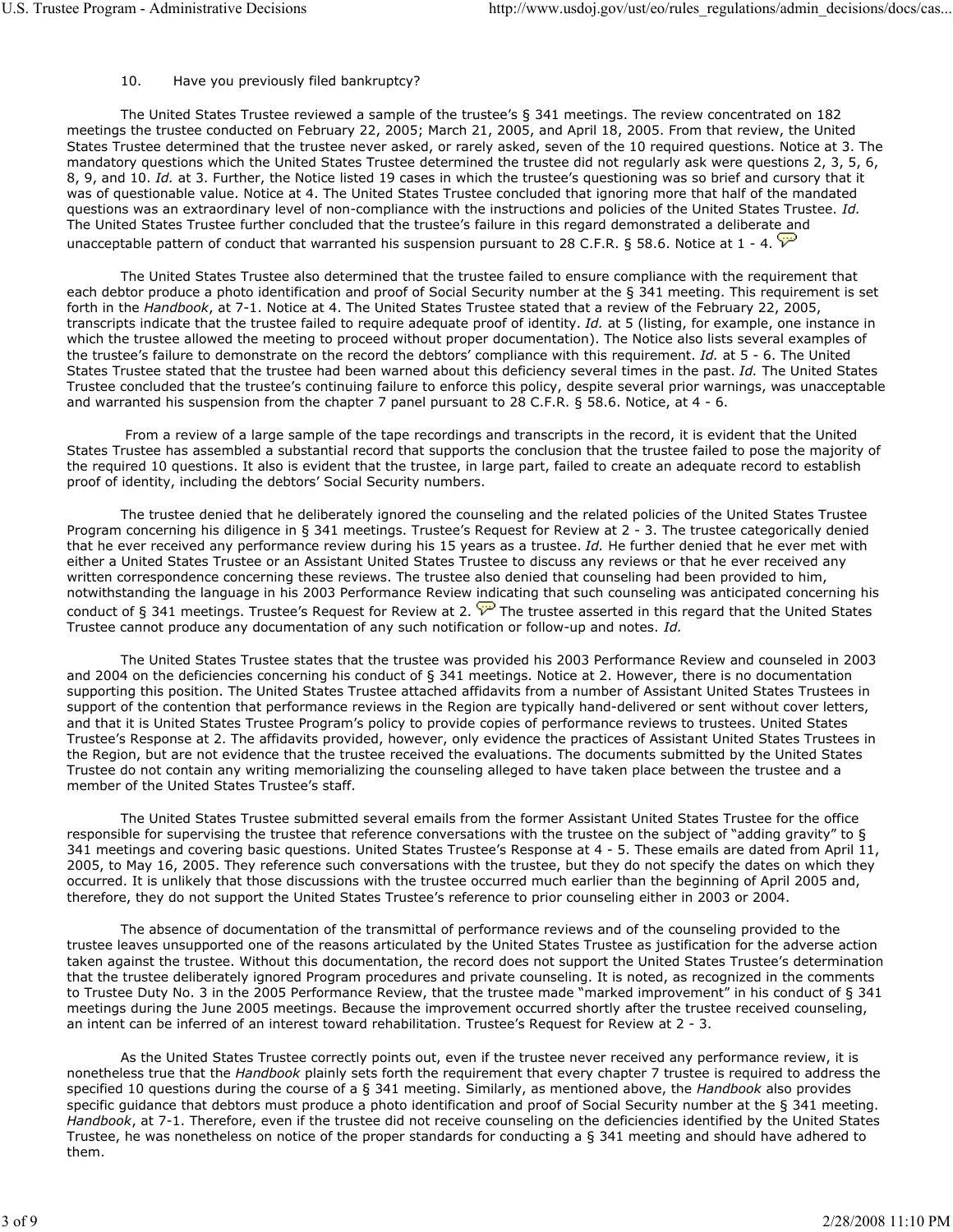The trustee also contends that the United States Trustee's decision to suspend him was an act of retaliation for a complaint he filed against [the United States Trustee] with the Executive Office for United States Trustees ("EOUST") and that it was also motivated by age discrimination. Request for Review at 2 - 3. The trustee threatened to file the complaint in response to the appointment of a younger trustee to the district's chapter 7 panel and the reallocation of cases between the trustee and the recent appointee, which he viewed as a partial suspension. Id. In support of the trustee's contention that this appointment was discriminatorily motivated, he alleged that, at a prior meeting with all five of the panel trustees, the United States Trustee had previously stated that [the United States Trustee] had been concerned about the age of the panel members. Id.

 In July 2004, the United States Trustee was concerned that the trustees in the district had a significantly higher caseload that any other district in [the] Region. United States Trustee's Response at 3. [The United States Trustee] was further concerned that some trustees, including the trustee in this matter, were conducting as many as 20 section 341 meetings per hour and hearing 90 cases per day. The United States Trustee wants trustees to conduct meetings at a rate of about 10 cases per hour or 50 per day, to allow for a thorough questioning of debtors. During this time, the former Assistant United States Trustee resigned his position and another Assistant United States Trustee was asked to manage the office pending the appointment of a permanent replacement. In assessing a reallocation of cases among the five then-current panel members after appointing an additional person to the panel, he estimated that two of the district's trustees, including the trustee in this matter, were appointed to 950 cases per year. He recommended redistributing appointments from veteran trustees to the newly appointed trustee and a current trustee with a low case load, so that each trustee would be appointed to no more than 800 cases per year. Id. at Exhibit 7.

 When the United States Trustee began implementing this recommendation, the trustee was the first person whose appointments were affected. After the trustee complained to the United States Trustee and the EOUST about this action, the United States Trustee wrote to him, advising that the adjustments to his case appointments were merely the first of several planned moves on the reallocation of appointments. *Id.* at Exhibit 8. The United States Trustee subsequently adjusted appointments to other trustees so that the annual appointments would be no more than 800 cases. United States Trustee's Response at 3 - 4.

 I find no evidence of inequitable or otherwise unfair treatment of the trustee in this matter. The trustee appears to make much of a meeting between the United States Trustee, the Assistant United States Trustee managing the office, and himself which he describes as a "settlement meeting." Trustee's Supplemental Response at 2. That the United States Trustee would be willing to settle the trustee's complaint does not evidence any improper action on [the United States Trustee's] part. Rather, it appears from the record that the trustee merely expedited [the United States Trustee's] reallocation of cases in such a way that the effect on the trustee was minimized and spread among other trustees on the panel. The reallocation of appointments is a common practice to ensure that cases are properly administered. The actions taken by the United States Trustee were reasonable under the circumstances and exhibit no discrimination.

C. Trustee's Failure to Display Proper Temperament

The Handbook requires that a "trustee's demeanor toward all parties should be appropriate and professional." Further, a trustee must "display proper temperament in dealing with judges, clerks, attorneys, creditors, debtors, the United States Trustee and the general public." 28 C.F.R. § 58.6(a)(6). The United States Trustee concluded that the trustee's comments and questions during § 341 meetings demonstrated "a seriously unprofessional" demeanor. The Notice provided a series of improper remarks made during § 341 meetings conducted in February, March, and April of 2005 which the United States Trustee concluded supported four negative inferences concerning the trustee's character, as well as additional remarks that involved improper language.

The various categories of improper remarks and examples provided by the United States Trustee are as follows:

1. Conduct Suggesting Trustee's Alleged Willingness to Misuse His Position

[Debtor testifies that she works at the [name of] Inn.] "That's a nice little inn. Can I get a discount down there if I treat you nice?"

[Debtor testifies that she has a 1986 Chrysler New Yorker car.] "It's okay. I am not going to take it." [Debtor responds that the trustee wouldn't want it if he saw it.] "You never know. Some people are so mean to me, I take them anyway."

"You know if you're not nice to me, I can be really bad . . . Really bad. Really, really, really bad."

". . . I'm not always that nice to everybody, so be careful [female debtor]."

[Debtor testifies she packs shoes for a living.] "Did you bring any sneakers here? . . . [Debtor: "I didn't know your shoe size."] "Didn't your attorney tell you you're supposed to."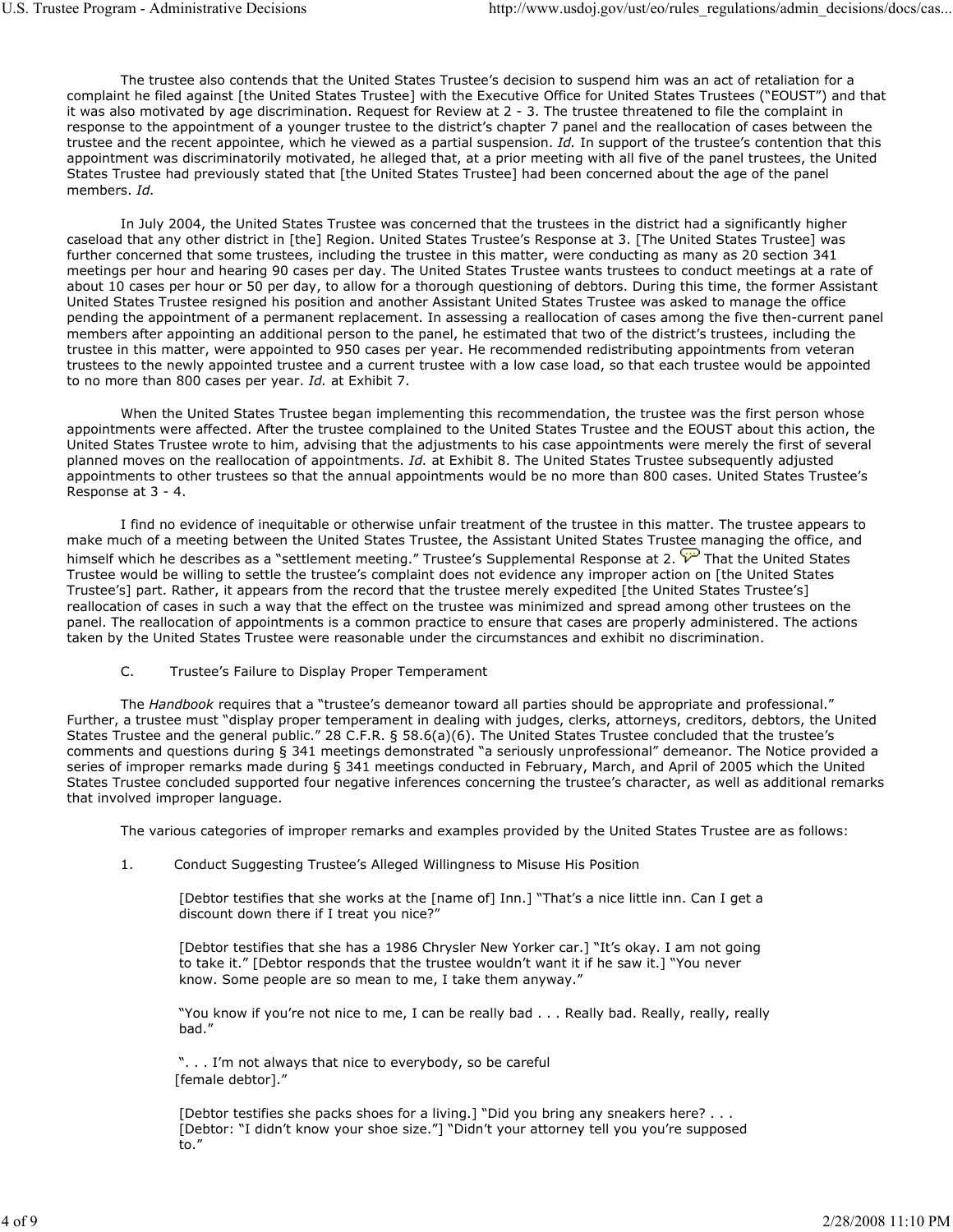[Debtor testifies that she works at a café.] "If I come down to you, you won't give me a hotdog?" [Debtor: "I would . . . All right."]

[To a lobsterman.] "Did you bring a box of lobsters in for us today?" [Debtor: "No, but I wish I would have."]

[To a man working in a Chinese restaurant.] "Did you bring any wings in for us to eat? . . . [Debtor says it's too early in the day.] "No seafood lo mein [sic] or anything like that?"

[Debtor testifies she has 800 copies of a CD.] "You going to send me one?" [Debtor: "I guess."]

Notice of Suspension at 6 - 7.

 The foregoing comments are open to an interpretation that the trustee might be willing to use his position of authority to provide favorable treatment to debtors who, in turn, are willing to offer favors to him. Some comments suggest the trustee will be "nicer" to those who favor him and "meaner" to those who do not. In others, the trustee appears to be requesting that debtors present him with gifts, such as various types of free food and CDs. The trustee's prior response to the United States Trustee was that such comments are nothing more than harmless banter, designed to put the debtors at ease in an otherwise stressful situation. Trustee's Response at

5 - 6. The trustee further states that the United States Trustee has taken things out of context and that he never meant to suggest he would take a bribe. Id.

 While these statements, without more, do not support a finding that the trustee intended to solicit a bribe, or any other type of favor, nonetheless, such comments are inappropriate and have no place in a quasi-judicial proceeding. As the United States Trustee stated in [the] Notice of Suspension, "[a]lthough you may have been 'kidding' . . . Members of the public know that § 341 examinations are serious occasions - they hear each debtor being put under oath." Notice at 8. Indeed, for many debtors, this meeting may be their only contact with the bankruptcy process. Such comments could be taken seriously by a debtor, regardless of the trustee's intent. Such comments have no place at § 341 meetings any more than they would at a court hearing.

2. Alleged Unprofessional Conduct in Dealing with Female Debtors

"No sugar daddies on the side buying you any nice things?"

"You think you can suck up to me regularly with a smile?"

 "Where's your [husband]?" [Debtor: "He's in the parking lot."] "Afraid to come in here, ha, ha. You're on your own."

"Really cute. The blood had rushed up to her face now, and she's going - - the blood pressure's going right through her (inaudible). Attorney's scrambling. I love this. I live for these moments."

[To male companion of a female debtor.] "Sometimes when I get nasty with the women, they like to hang onto their husbands a little bit."

"This the guy who left you? . . . So he's bailing you out?" [Debtor says no, she's bailing herself out.] "Oh, yeah. I'm an independent woman, right? I am, hear me now."

"Why are you smiling? Are you sucking up to me here?"

"You separated? . . . So how late does this Wendy's stay open? [Debtor: "Um, I think 12 at night."] You don't work that late? . . . Don't forget next time I come in."

[To joint debtors.] "Do you always answer for her? That could be - - that could be dangerous. . . .Women have a tendency. . . .We gave them the right to vote, and drive a car, and went to hell. Honest to God, you can't answer to anything."

"Mistake. . . Never marry like that. You know, they're too mouthy those American women."

"You look like a wine drinker."

"What bar do you hang out in now?" [Debtor: "Pardon me?"] "What bar do you hang out in now?"

[To joint debtors, question addressed to husband.] "What do they call those, wife beater t-shirts?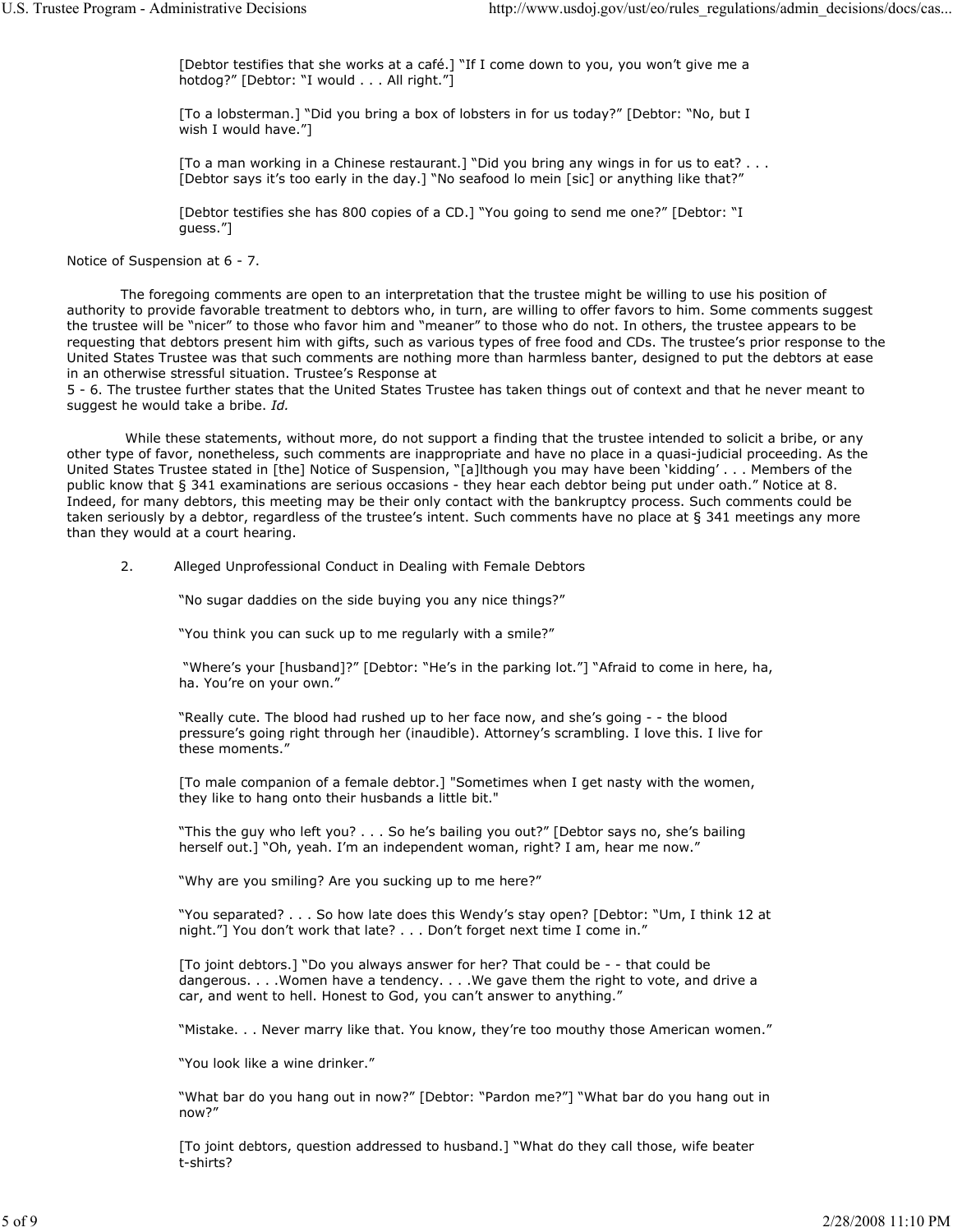Notice of Suspension at 8 - 9.

 As with the comments set forth in the prior section, the trustee's intent is irrelevant. The comments are inappropriate and suggest an ulterior, personal motivation. They demean the bankruptcy process and specifically the importance of the meeting of creditors. To paraphrase the United States Trustee,  $\check{\mathcal{V}}$  for example, these comments could be construed as demonstrating:

. . . your willingness to misuse your position as trustee to ask wholly personal questions ("What bar do you hang out at?") or to make personal and unprofessional observations ("Really cute"; "You look like a wine drinker") [or] imply that female debtors should "suck up" to you, or that [you may be suggesting that] they may be trading sexual favors for "nice things" (the "sugar daddy" comment). Some comments [could be construed as the] taunting of female debtors (". . . ha ha. You're on your own"; "Oh, yeah. I'm an independent woman, right? I am, hear me now") or, in some sense, celebrating your power over them (". . . the blood pressure is going right through her"; "I love this"; "I live for these moments") during § 341 meetings. You [could be understood] to acknowledge that being "nasty with the women" is characteristic of your performance as a chapter 7 trustee.

Notice of Suspension at 10.

| 3. | Insulting Behavior Toward, or Hectoring of Debtors |                                                                                                                         |  |
|----|----------------------------------------------------|-------------------------------------------------------------------------------------------------------------------------|--|
|    | [Trustee]:                                         | No, I don't need it. I just want to see a picture of you.                                                               |  |
|    | Rhonda:                                            | Okay. Because it's not (inaudible).                                                                                     |  |
|    | [Trustee]:                                         | Says who you are. Should you have some numbers underneath your chin here, or something<br>like that? Wanted numbers, or |  |
|    | Mark:                                              | In the past.                                                                                                            |  |
|    | [Trustee]:                                         | What do they call those? Wife beater t-shirts, is that what they call them?                                             |  |
|    | Rhonda:                                            | Wife beaters, what's that?                                                                                              |  |
|    | Mark:                                              | That was in the summer.                                                                                                 |  |
|    | Rhonda:                                            | Oh, summer.                                                                                                             |  |
|    | [Trustee]:                                         | Those tank t-shirts. Don't they call those wife beater t-shirts?                                                        |  |
|    | Mark:                                              | I don't know.                                                                                                           |  |
|    | [Trustee]:                                         | He's not a wife beater. $\overleftrightarrow{v}$                                                                        |  |
|    |                                                    |                                                                                                                         |  |

| [Trustee]: | Where do you work?                                                                                             |
|------------|----------------------------------------------------------------------------------------------------------------|
| А:         | (inaudible) Psychiatric Center.                                                                                |
| [Trustee]: | Are you, like, one of the - - everyone else that doesn't like that place?                                      |
| А:         | No, sir. I didn't say that.                                                                                    |
| [Trustee]: | I know you didn't say that. I asked you.                                                                       |
| А:         | No.                                                                                                            |
| [Trustee]: | Your job's not in jeopardy for saying that you don't like the place - - (inaudible) places<br>they don't like. |

[Trustee]: What do you do?

 $\mathcal{L}_\text{max}$  , and the set of the set of the set of the set of the set of the set of the set of the set of the set of the set of the set of the set of the set of the set of the set of the set of the set of the set of the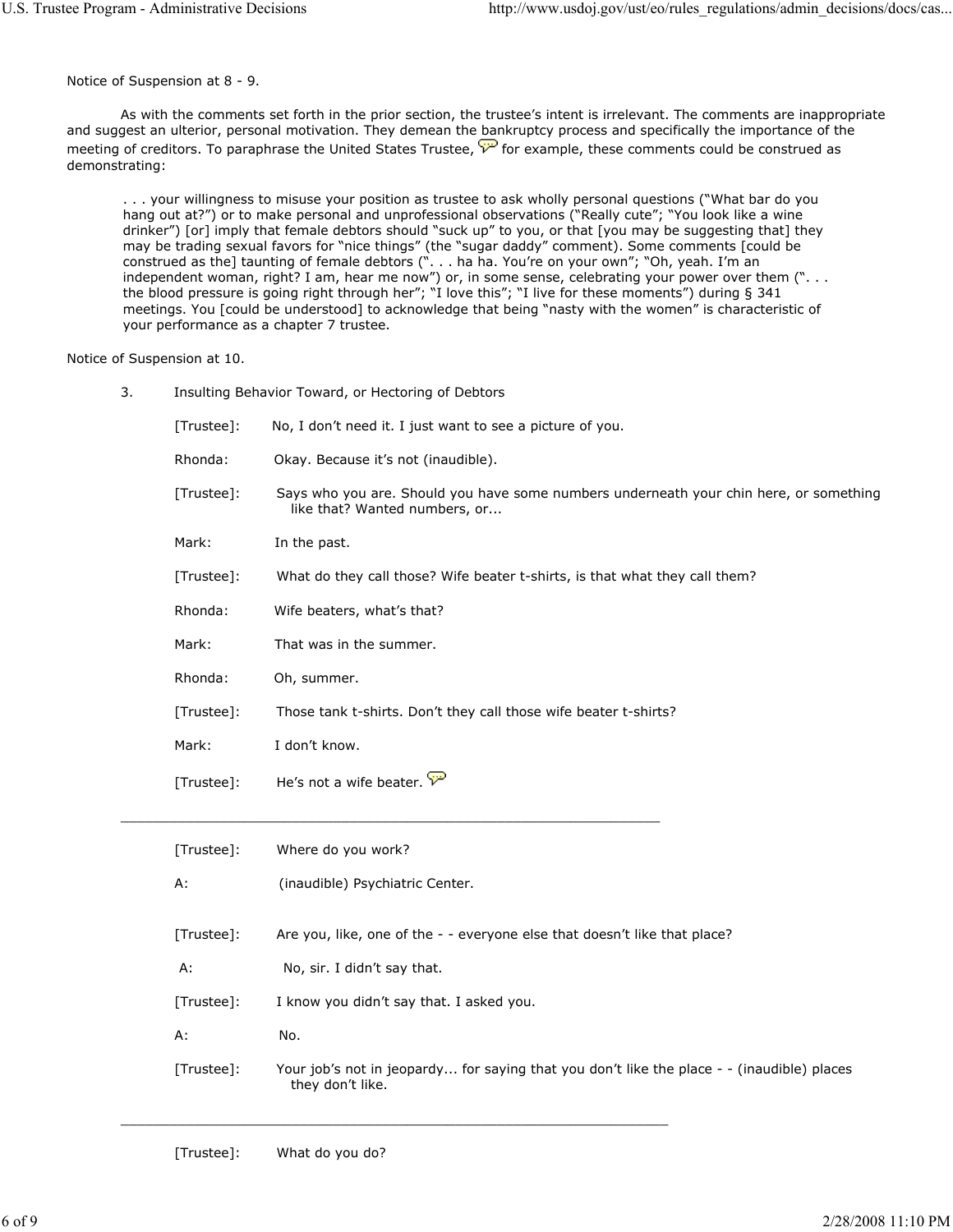| А:         | I am staying with my parents right now. I just started a<br>new job.                   |
|------------|----------------------------------------------------------------------------------------|
| [Trustee]: | How old are you?                                                                       |
| А:         | 24.                                                                                    |
| [Trustee]: | Do you think you are going to sever that umbilical cord here, soon?                    |
| А:         | Yeah.                                                                                  |
| [Trustee]: | Are you going to continue to mooch off of them?                                        |
| А:         | No.                                                                                    |
|            |                                                                                        |
| [Trustee]: | 18 year old cat. Things [sic] not going to live another day. Martha [name of the cat]. |
| A:         | She's valuable.                                                                        |
| [Trustee]: | It says no resale value here. She's valued at \$2. Claimed here as a \$200 exemption.  |
| А:         | I don't want to lose Martha. She might only have a year left, but I want her.          |

Notice of Suspension at 10 - 12.

 Many of the above-quoted colloquies are very troubling. The first unnecessarily raises the topic of wife-beating to the point where the debtor identified as Rhonda feels compelled to defend Mark by stating he is not a wife beater. The second pushes the debtor to answer a question about her opinion of the psychiatric facility at which she is employed, a question that is irrelevant and one she apparently does not wish to answer. The third accuses the debtor of being a burden to his parents. The fourth challenges the value of a beloved pet. Such personal conversations are patently inappropriate at a § 341 meeting.

4. Alleged Improper Questions or Comments About Nationality

 In the § 341s reviewed, the trustee questioned debtors on issues of nationality or made comments about their country of origin:

[To a Chinese man.] ". . . How come your house is in your wife's name? . . . Is your wife Chinese?"

[To a Filipino woman.] "What's your nationality?"

[To a Filipino woman.] "This isn't over there, you know. This is here."

[To a Filipino woman.] "And you won't lose your kids. . . . We're not talking over in the Philippines." [To a Filipino woman.] "The [debtors] don't sound like they're very Filipino, either."

[To a Samoan woman.] "I've always asked this question because a good friend of mine is from Hawaii. Do you learn to dance early in your life, to dance like they dance? [Debtor: "In Samoa, yes. I used to dance in Samoa."] "How do you get your hips to move like that?"

#### Notice at 10 - 12.

 With respect to these comments, the United States Trustee stated as follows: "Nationality, ethnicity, and country of origin are never the proper subject of question or comment during a § 341 examination." Notice at 13. While the mere mention of a person's nationality is not inherently offensive, the trustee must be aware of remarks that may offend. Further, the trustee responded with several explanations. Trustee's Response at 8.

 With respect to the question concerning whether the debtor's wife is Chinese, the trustee explained that in his experience Chinese men tend to title their homes in the name of their American wives as a means of hiding assets. Id. This response provides no justification for the inquiry regarding the nationality of the debtor's wife. The trustee next explained that the dialogue concerning the Filipino woman was in response to her expressed concerns that filing bankruptcy might cause her to lose custody of her children. A review of that hearing confirms this account. Finally, with respect to the Somoan woman, the trustee explained that he had a Somoan acquaintance and an interest in their dance. A review of that hearing indicates that the individual involved seemed willing to discuss this topic. However, in light of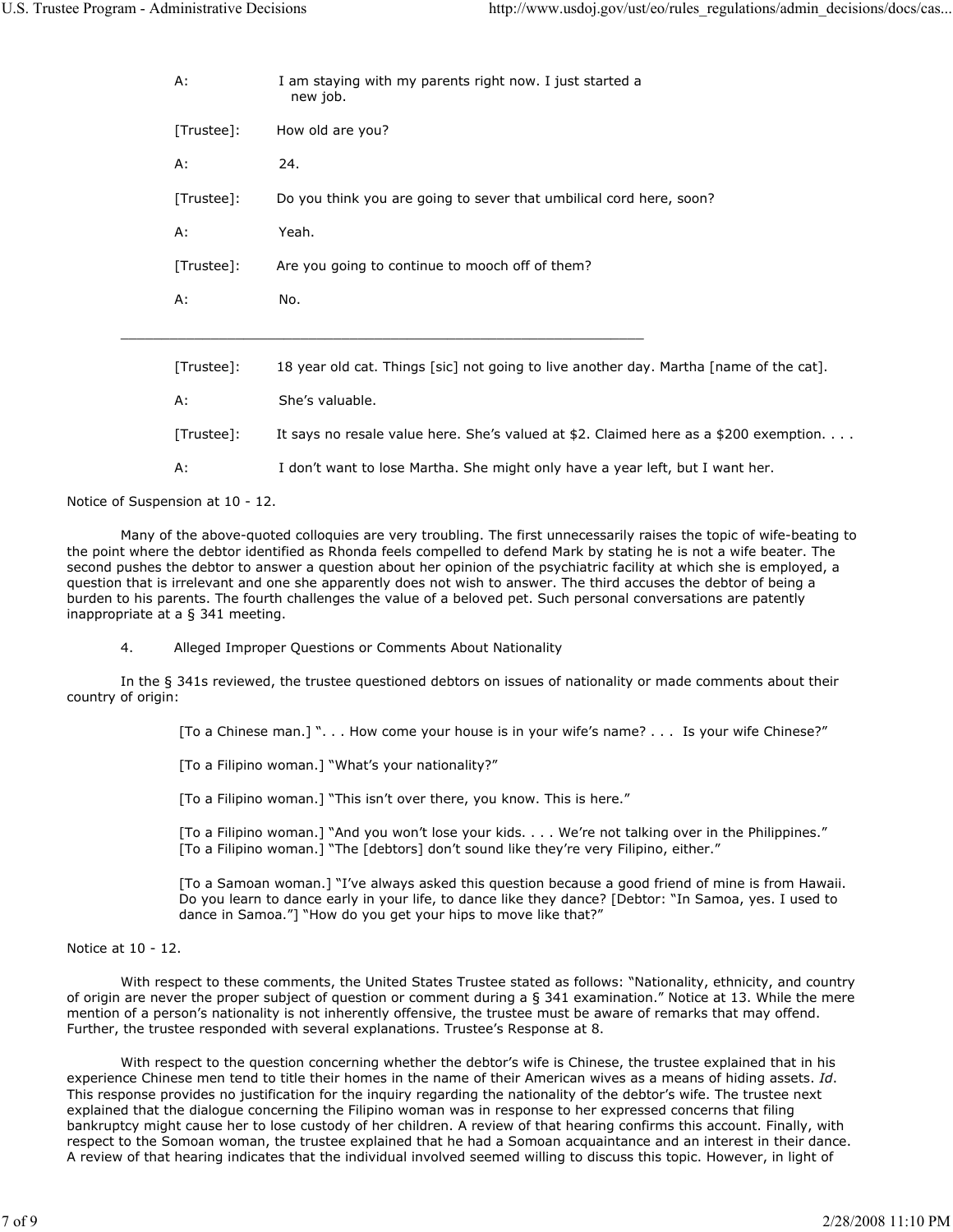the trustee's power and position, such personal and gratuitous statements have no place at a § 341 meeting.

5. Use of Inappropriate Language

"Guys wear hats [in here] all the time and it burns my ass."

"How the hell would you know . . ."

"Dumb ass salesmen."

"What the hell did you buy at BankOne for \$31,000?"

"Did you get some crap from Home Depot today, coming here?"

"Not to get goddamned signed order."

"Jesus Christ, you could have saved yourself a couple of grand."

"I'm so goddamn sick of these people."

"Look at me as the mean son of a bitch --"

". . . I'm a mean son of a bitch."

"Am I talking to you?" What the hell is wrong with this group?"

"96 Oldsmobile? US [sic] Trustee hears this tape, I'm going to get fired, sure as hell."

Notice at 13 - 14.

 These comments are inappropriate, unprofessional, and offensive. The gratuitous language used by the trustee requires no discussion. It simply does not belong at a § 341 meeting, and the trustee should not have to be counseled as to that fact.

D. Importance of a Trustee's Judgment

 Chapter 7 trustees are supervised by the United States Trustee. 28 U.S.C. § 586(a)(1). The case trustees exercise substantial power over the chapter 7 estate, including the authority to collect and liquidate assets. 11 U.S.C. § 704(1). It is axiomatic that a trustee is a fiduciary. As fiduciaries, trustees are held to the highest standards of conduct. See generally Woods v. City National Bank & Trust Co., 312 U.S. 262, 278 (1941); Mosser v. Darrow, 341 U.S. 267 (1951). Equally importantly, they must be perceived to be capable of dealing with a wide range of individuals and be perceived to exhibit good judgment and be fair and balanced. Indeed, these attributes are so important that the Department of Justice has promulgated a formal rule conditioning a trustee's appointment upon the possession of those attributes. See 58 C.F.R. § 58.3(b)(3) (a trustee must "[b]e courteous and accessible to all parties") and 58 C.F.R. § 58.3(b)(4) (a trustee must "[b]e free of prejudices against any individual, entity, or group of individuals or entities which would interfere with unbiased performance of a trustee's duties"); see also 28 U.S.C. § 586(d) ("The Attorney General shall prescribe by rule . . . qualifications for appointment under subsection (b) of this section to serve as standing trustee").

 The United State Trustee noted that the trustee is an important participant in the federal bankruptcy system. [The United State Trustee] observed that the trustee's "job is to assist the United States Department of Justice in protecting the integrity of the bankruptcy system." Notice at 6. [The United States Trustee] further stated that it is critical for the trustee to interact appropriately with other participants in the process, particularly debtors. Id. The record demonstrates that the trustee's demeanor has been inconsistent with his obligation to conduct himself in a professional manner that supports the integrity of the bankruptcy system. The trustee's obligations in conducting § 341 meetings are set forth in the Handbook, and his demeanor at the § 341 meetings demonstrated bad judgment on his part.  $\overleftrightarrow{v}$  The questions and statements identified above simply have no place at § 341 meetings. Consequently, the trustee's deficiencies concerning demeanor cannot be excused because they were not addressed previously. The record, however, does not support a finding that the trustee intentionally ignored the United States Trustee's counseling on his deficiencies, and he demonstrated an ability and a desire to improve these deficiencies shortly after they were discussed with him.

V. Conclusion

 In reaching a decision on this matter, I am bound by the applicable standard of review. The Director "shall determine whether the United States Trustee's decision is supported by the record and the action is an appropriate